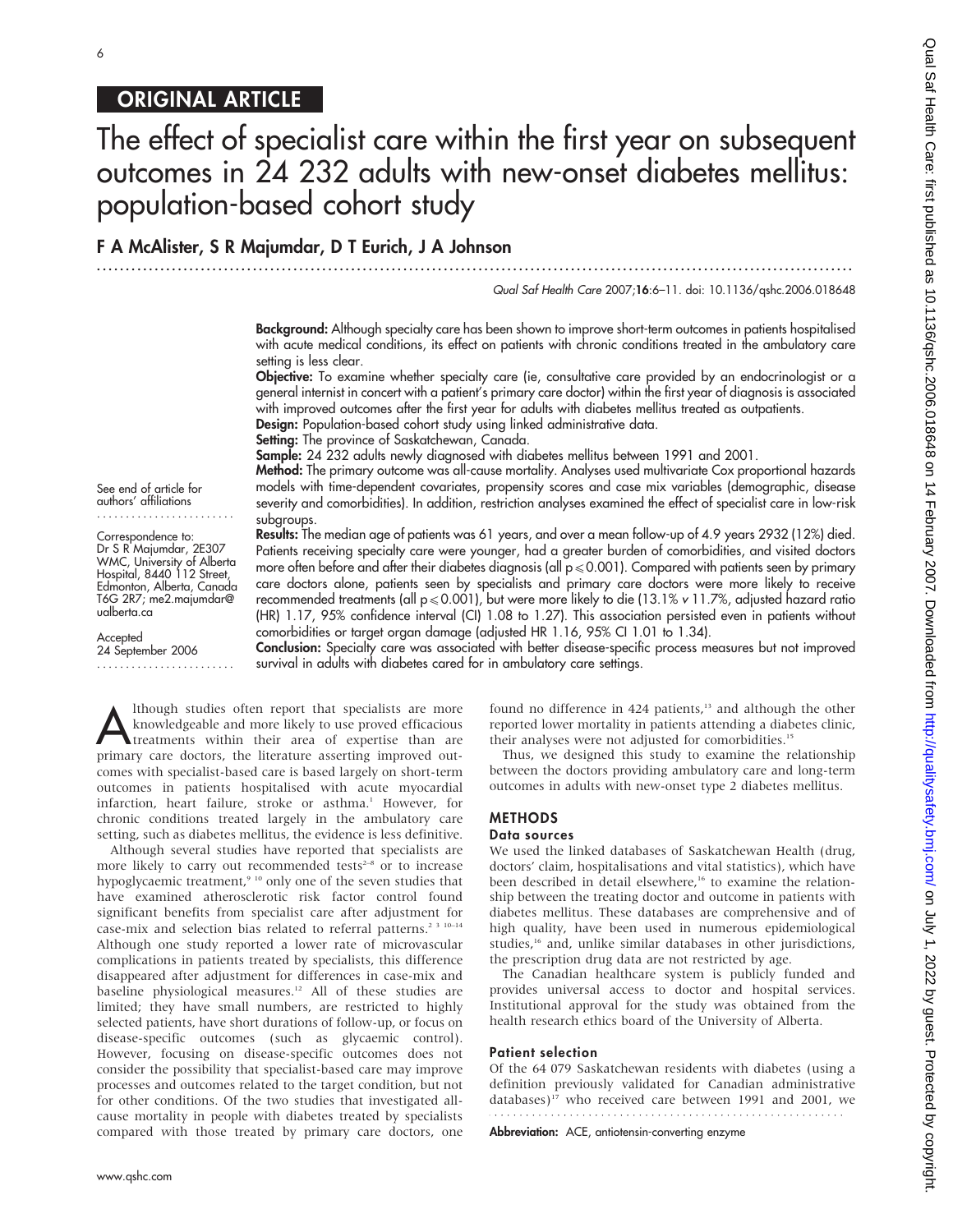excluded those without drug prescription data  $(n = 4416)$ registered Indians, inmates and federal employees), those with diabetes when our study began in 1991 ( $n = 20 227$ ), and those who did not see a doctor again in the first year after diagnosis  $(n = 592)$ . To limit our sample to patients with type 2 diabetes, we excluded those who were diagnosed with diabetes before 20 years of age  $(n = 2683)$  and those who were treated exclusively with insulin from the time of diagnosis  $(n = 637)$ . To limit the possibility that our results would be skewed by early clinical events occurring before outpatient care could have any effect, we excluded those patients who were hospitalised within the first year of diagnosis  $(n = 11 292)$ .

Thus, our study sample consisted of 24 232 adults with a new diagnosis of diabetes after 1991, and who had at least 1 year of continuous coverage under the Saskatchewan health plan.

### Exposure to specialty care

Data on doctors' claims were used to define two groups: those patients who had been seen as an outpatient at least once by a general internist or an endocrinologist in the first year after diagnosis of diabetes were defined as having received ''specialty care'' and those who had been seen by family doctors alone were defined as having received ''primary care''. It should be noted that over 99% of the patients who received ''specialty care'' were still followed up by their primary care doctor on an ongoing basis.

In Canada, as in the UK, patients cannot self-refer themselves to general internists or endocrinologists and neither of these specialist groups provides ongoing primary care. Unlike the USA, general internists act as specialists within the Canadian healthcare system by providing consultative care—indeed, of the 119 medical specialists accepting referrals of patients with diabetes in Saskatchewan, 118 are general internists (College of Physicians and Surgeons of Saskatchewan physician registry, searched 8 Aug 2006). Although primary care doctors in Canada can practice independently after only 1–2 years of postgraduate training, both general internists and endocrinologists have to complete a minimum of 4 years of hospital-based postgraduate training (the first 3 years of which are common between these specialty streams) and pass written and oral examinations in internal medicine of the Royal College of Physicians and Surgeons of Canada.

#### **Outcomes**

Our primary outcome was all-cause mortality, and secondary outcomes included new prescriptions for drugs specific for diabetes and new prescriptions for cardiovascular drugs recommended for adult patients with diabetes (statins, antiplatelet agents and angiotensin-converting enzyme (ACE) inhibitors).<sup>18</sup> All patients were prospectively followed up until death, emigration from Saskatchewan, or 31 December 2001, whichever came first.

#### Analysis

We used  $\chi^2$  and Kruskal–Wallis tests to compare baseline characteristics across groups, Kaplan–Meier analysis to examine unadjusted survival patterns across study groups, and Cox proportional hazards regression models to assess the independent relationship between the type of treating doctor and outcomes. Potential confounding variables included as fixed covariates in all multivariate models were age, sex, rural/urban residence, total visits to doctor before diagnosis of diabetes, comorbidities at baseline and the modified Chronic Disease Score.<sup>19–22</sup> The Chronic Disease Score provides an indication of the burden of comorbidity by identifying specific drug treatments prescribed during the follow-up period, and has been shown to predict resource use, hospitalisation and mortality.<sup>19-23</sup>

To adjust for potential selection bias (confounding by indication), we calculated a propensity score for specialist care using standard methods (logistic regression modelling exposure to specialist against potential confounding variables, but without considering the outcomes) and included this as a fixed covariate in all multivariate models.<sup>24</sup> Finally, to control for survivor bias, we used time-dependent variables to adjust for the cumulative number of visits to a doctor after diagnosis of diabetes. Proportionality assumptions for the Cox model were tested with both the goodness-of-fit and log-minus-log tests and met for all analyses. All first-order interaction terms were tested in these models; as none had  $p<0.20$ , none were included in our final models.

## Sensitivity analyses

By using a previously published approach to minimise the effect of confounding by unmeasured comorbidities,<sup>25</sup> we examined the effect of specialty care in the healthiest subgroups (patients without documented comorbidities or atherosclerotic target organ damage)—we hypothesised that any differences in outcomes between different ambulatory care physicians should be least subject to confounding in this group.

In three sensitivity analyses we redefined ''specialty care'' on the basis of: (1) threshold (with only those who had at least three outpatient visits with a specialist in the first year after diagnosis of diabetes being classified as receiving specialty care); (2) dosage (defined as the percentage of total outpatient visits that were with a specialist, and grouped into  $\langle 25\%, 25-\rangle$ 50% and  $>50\%$ ; and (3) timing (with only those referred within the first 6 months after diagnosis compared with those who were referred later in the first year).

## RESULTS

The median age at diagnosis of diabetes was 61 years. Patients referred to a specialist by their primary care doctor in the first year after diagnosis of diabetes were younger, more likely to be men, more likely to be from an urban setting, had a greater burden of comorbidities and visited doctors more often than patients seen solely by primary care doctors (table 1).

Of patients receiving specialty care, 2134 (31%) had  $\geq 3$ specialist visits within the first year and specialist visits accounted for more than half of the total outpatient visits in that first year in 706 (10%) patients. Only 114 (0.5%) patients were treated solely by a specialist after diagnosis of diabetes all other patients in the specialty care group were also seen on an ongoing basis by their primary care doctor (indeed, specialty care patients averaged almost two extra visits to their primary care physician in the first year after diagnosis; table 1).

#### Use of diabetes-specific treatments

Over the mean follow-up of 4.9 years in this study, patients receiving specialty care were more likely to be started on insulin (996/6842 (15%)  $v$  1672/17 390 (10%), p<0.001) and were more likely to be prescribed  $\geq 2$  oral hypoglycaemic agents (1935/ 6842 (28%) v 4488/17 390 (26%),  $p<0.001$ ) than primary care patients. The association between increased insulin use and specialty care was maintained in all adjusted analyses (fig 1). Furthermore, specialty care patients who were started on insulin were started significantly sooner than primary care patients (mean 4.5  $\nu$  4.7 years, p<0.001).

#### Use of cardiovascular drugs

Specialty care patients were more likely than primary care patients to be started on cardiovascular agents recommended for adult patients with diabetes (p<0.001): 21%  $\nu$  15% for statins, 19% v 14% for antiplatelet agents, 41% v 38% for ACE inhibitors and 5%  $v$  3% for all three agents. The association between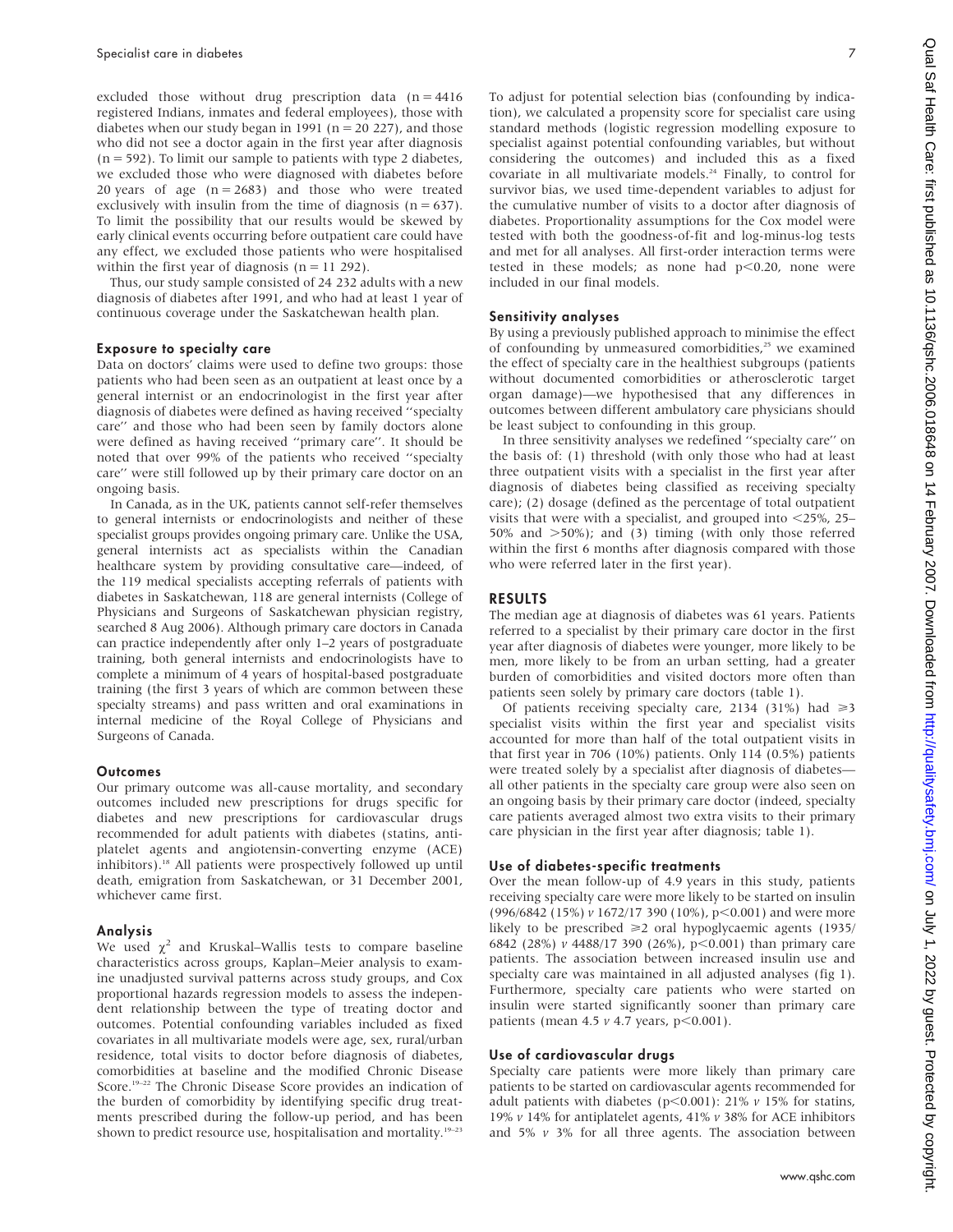| Characteristic                                                        | <b>Primary care</b><br>$(n = 17 390)$ | Specialty care<br>$(n = 6842)$ | p Value |
|-----------------------------------------------------------------------|---------------------------------------|--------------------------------|---------|
|                                                                       |                                       |                                |         |
| Age, years (mean (SD))                                                | 61 (15)                               | 59.5 (14.7)                    | < 0.001 |
| Men, $n$ $(\%)$                                                       | 9582 (55)                             | 3926 (57)                      | 0.001   |
| Practice setting, n (%)                                               |                                       |                                | < 0.001 |
| Large urban                                                           | 5609 (32)                             | 3150 (46)                      |         |
| Small urban                                                           | 3414 (20)                             | 1147(17)                       |         |
| Rural                                                                 | 8367 (48)                             | 2545 (37)                      |         |
| Total visits to a doctor in the year before                           | 7.8(8.6)                              | 10.5(10.8)                     | < 0.001 |
| diagnosis of diabetes (mean (SD))                                     |                                       |                                |         |
| Comorbidities at baseline, n (%)                                      |                                       |                                |         |
| Coronary artery disease                                               | 1898 (11)                             | 1577(23)                       | < 0.001 |
| Stroke                                                                | 357(2)                                | 249(4)                         | < 0.001 |
| Diabetic neuropathy                                                   | 200(1)                                | 152(2)                         | < 0.001 |
| Diabetic retinopathy                                                  | 1430 (8)                              | 645 (9)                        | 0.003   |
| Diabetes nephropathy                                                  | 525(3)                                | 267(4)                         | < 0.001 |
| Resource use within the first year of diabetes diagnosis, (mean (SD)) |                                       |                                |         |
| Primary care visits within the 1 year                                 | 9.6(7.5)                              | 11.5(9)                        | < 0.001 |
| Specialist visits within the 1 year                                   | 0                                     | 2.5(3.0)                       | < 0.001 |

cardiovascular drug use and specialty care was maintained even after adjustment for all covariates including time-dependent covariates and propensity scores (adjusted hazard ratio (HR) 1.19, 95% confidence interval (CI) 1.01 to 1.40).

Subgroup analyses confirmed that patients with coronary artery disease at baseline were more likely to be prescribed statins (28%  $v$  17%, p<0.001) and those with heart failure at baseline were more likely to be prescribed an ACE inhibitor (41%  $\nu$  38%, p<0.001) if they received specialty care.

#### All-cause mortality

Over 5 years of follow-up, all-cause mortality was higher in specialty care patients (893/6842, 13.1%) than patients cared for solely by primary care doctors (2039/17 390, 11.7%; fig 2). The unadjusted mortality risk in specialty care patients was 1.15 (95% CI 1.07 to 1.25) compared with primary care patients; the mortality excess in specialty care patients remained significant in models adjusting for case mix, propensity score and time-varying covariates (adjusted HR 1.17, 95% CI 1.08 to 1.27, fig 3). In addition, this association persisted in all low-risk subgroups (fig 4) regardless of whether the definition of specialty care was restricted to only those patients who saw a specialist at least three times per year (adjusted HR 1.34, 95% CI 1.18 to 1.52) or only those who saw a specialist within the first 6 months of diagnosis (adjusted HR 1.32, 95% CI 1.19 to 1.47). There was also a dose– response gradient; compared with those patients who had all of their outpatient visits with a primary care doctor, the adjusted HR was 1.09 (95% CI 0.996 to 1.20) for those receiving  $\leq$ 25% of their outpatient care from a specialist, 1.14 (95% CI 0.97 to 1.35) for those receiving 25–50% of their outpatient care from a specialist, and 2.04 (95% CI 1.69 to 2.45) for those who had  $>50\%$  of their outpatient visits with a specialist.

## **DISCUSSION**

In our study of adults newly diagnosed with diabetes in a publicly funded healthcare system with universal access, those



Figure 1 Use of insulin. CDS, Chronic Disease Score (an indication of burden of comorbidity based on number and type of drugs prescribed during the follow-up period); FP, family physician.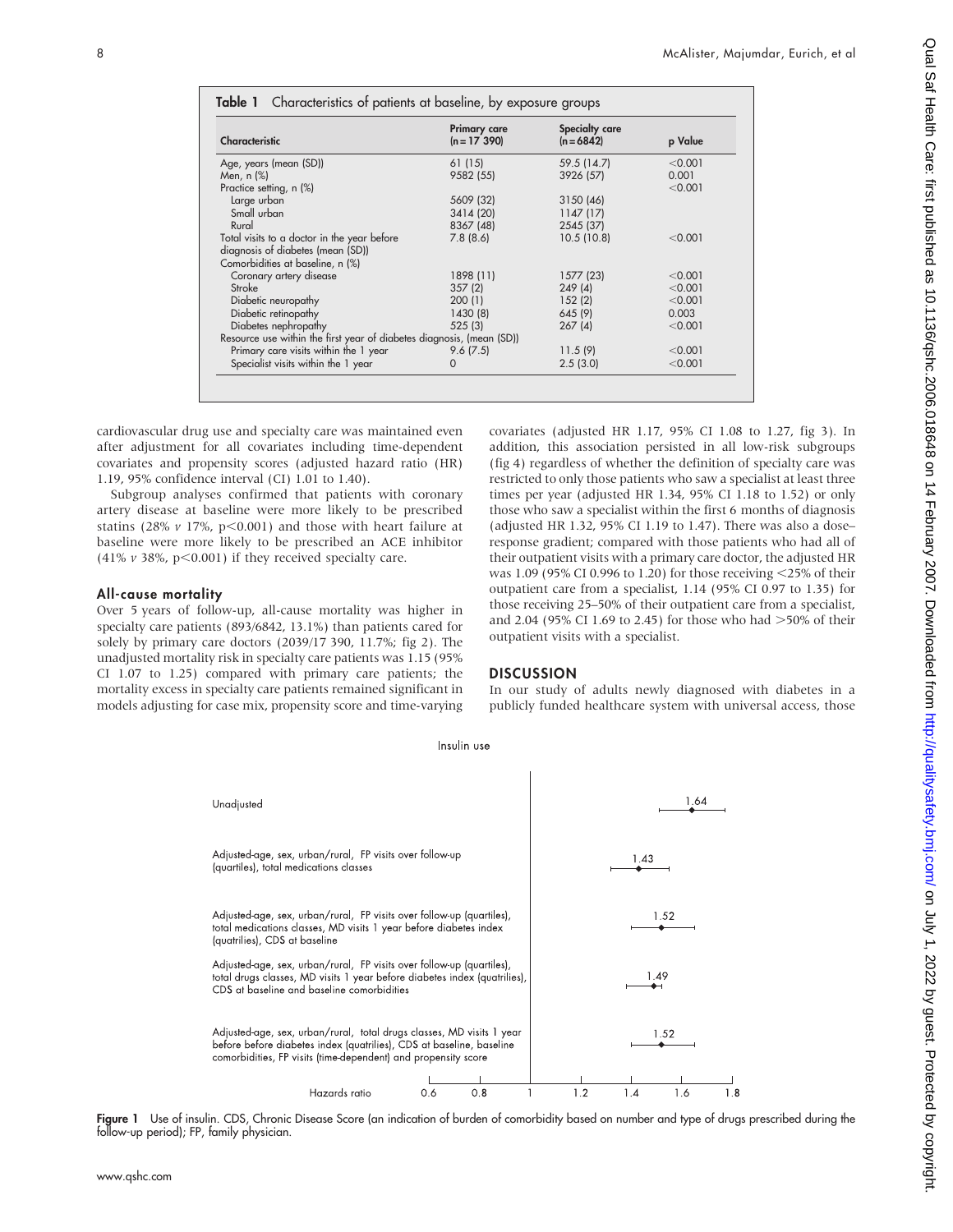

Figure 2 Kaplan–Meier graph of survival in patients treated by specialists or primary care doctors (crude mortality).

referred for specialist assessment were younger, more likely to be men, more often from large urban centres, and had a higher burden of comorbidities than patients cared for solely by primary care doctors. Patients receiving specialty care were seen more often (both by their primary care physician and by all doctors), were more likely to be treated with insulin and combination oral hypoglycaemic agents, and more likely to receive treatment proved efficacious in preventing atherosclerotic complications. Despite these advantages, patients receiving specialty care did not exhibit improved survival, even after adjustment for covariates and even in subgroups without comorbidities or target organ damage at baseline.

Although our findings may merely reflect confounding by indication (ie, specialists are only referred sicker patients with more comorbidities or more severe disease who are more likely to die), we adjusted for all available prognostic factors, restricted our analyses to incident cases of diabetes, dealt with time-varying exposures that could lead to survivor bias, used propensity scores to minimise selection bias related to specialist referral, performed sensitivity analyses to examine different definitions for specialty care, and attempted to minimise confounding by performing fully adjusted analyses in low-risk patient subgroups without comorbidities or target organ damage. Importantly, the magnitude of the association between specialty care and mortality was not appreciably reduced with any of these adjustments (and in some patients was even increased), and the association was consistent in magnitude and directionality across all examined subgroups. An unmeasured confounder would have had to be three times more common among patients treated in primary care and associated with an approximate 3% absolute mortality benefit to appreciably alter our results.

Given the absence of data supporting the converse viewpoint that specialty care for patients with diabetes improves the mortality, perhaps the assumption that specialty care is better for all patients, all conditions, and in all circumstances deserves re-examination. Several recent studies have documented that although healthcare expenditures are greater in regions (or healthcare delivery systems) with higher-intensity specialistdriven practice patterns compared with regions or systems exhibiting more conservative primary-care-based practice patterns, quality of care and outcomes are not appreciably better (and, for some preventive services such as influenza vaccination and cancer screening, in fact worse). $26-30$  To paraphrase Elliott Fisher, "more is not always better".<sup>31 32</sup> Is it plausible that specialty care for people with type 2 diabetes might be associated with poorer outcomes? Certainly, the fragmentation of care that can occur when more than one doctor becomes involved with a patient may negatively affect the outcomes (for instance, one can imagine situations in which both doctors may assume that the other is dealing with non-diabetes-related issues such as flu vaccinations or cancer screening).<sup>33</sup> Indeed, a study on elderly Canadians showed that patients who saw more than one doctor were at increased risk for receiving an inappropriate drug combination.<sup>34</sup> In our study, we did find a dose–response gradient in the association between specialty care and mortality; within the specialty care group, those



Figure 3 All-cause mortality >5 years, crude and adjusted. CDS, Chronic Disease Score (an indication of burden of comorbidity based on number and type of drugs prescribed during the follow-up period); FP, family physician.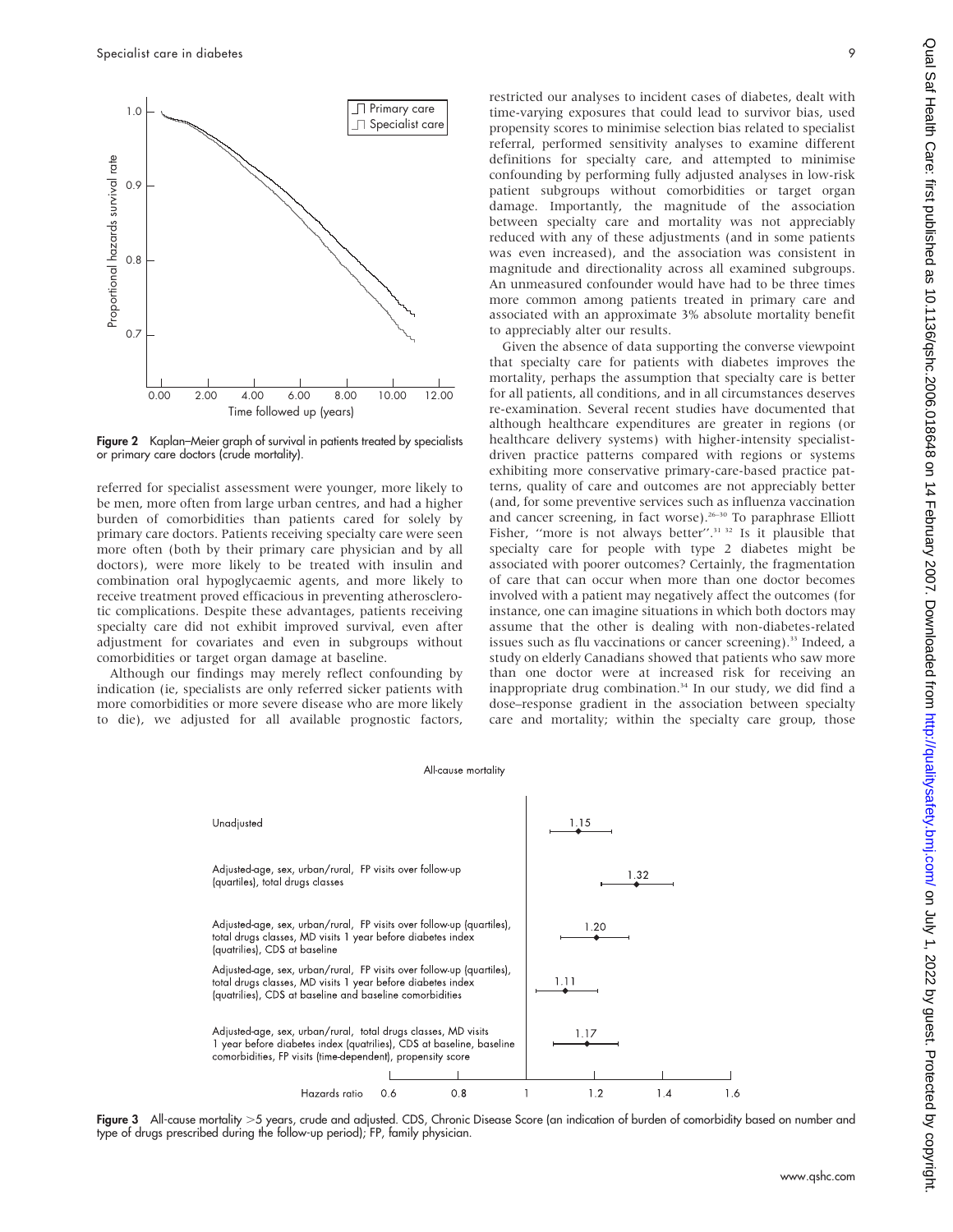# All-cause mortality



Figure 4 Adjusted analyses for 5-year all-cause mortality in low-risk subgroups. CAD, coronary artery disease; renal/retinal/neuro disease, diabetic microvascular retinopathy/nephropathy/neuropathy.

patients who received a greater percentage of their ambulatory care from a specialist had poorer outcomes than those who received most of their outpatient care from a primary care doctor. Secondly, although specialists are more likely to order tests and treatments for their target condition, they are also less likely to investigate or treat other conditions outside their area of specialty.<sup>7 35 36</sup> Thus, for a condition such as diabetes, in which 5-year mortality is driven more by cardiovascular than diabetes-related events, the benefits of a disease-specific specialist may be less than for other conditions (such as heart failure) in which the target condition accounts for the bulk of subsequent mortality within a relatively short timeframe.<sup>37</sup> Finally, perhaps doctors' specialty is less important than their experience with the target condition; for a common condition such as diabetes, experienced primary care doctors will have dealt with more patients than junior specialists.

### Limitations

Although our study includes a large, representative and population-based sample of all adults with newly diagnosed diabetes and all doctors in Saskatchewan, followed up for a long period of time, and our analyses were adjusted for covariates known to affect outcomes in patients with diabetes, there are some limitations to our study. Firstly, we did not have data on physiological parameters such as blood pressure, cholesterol levels or glycaemic control in our study subjects; thus, we cannot say whether specialty care patients had poorer outcomes because their metabolic parameters were less optimal. In a related vein, we do not have data on severity of comorbidities and thus can only adjust for the presence or absence of the comorbidities listed in table 1 in our analyses (although we did include in our adjustments the Chronic Disease Score, which has been shown to perform well as a proxy for disease severity).<sup>20-23</sup> Secondly, we focused on all-cause mortality, and there may well be nonmortality benefits arising from specialty care that our study was unable to capture. Thirdly, as over 99% of our patients who received specialty care continued to be followed up by their primary care doctor, our study does not provide information on the effect of pure specialty care in patients with diabetes (eg, a system whereby all patients with diabetes are referred to, and subsequently followed up indefinitely by, a specialised diabetes

service without involvement of their primary care doctor). Although such a system has been shown to be efficacious for patients with heart failure deemed to be at high risk for hospitalisation,<sup>38</sup> the practicality of such a system for diabetes (which is far more prevalent and associated with a much greater survival time) remains to be investigated. Thus, our study highlights the need for ongoing evaluation of different models of care provision, and in particular the need for high-quality evidence evaluating the effect of specialty care for chronic conditions dealt with in ambulatory care settings (such as diabetes mellitus) with attention to health-related quality of life as well as measures of health resource use, morbidity and mortality.

In conclusion, despite the common assumption that specialty care for patients with chronic conditions invariably improves the quality of their care and their prognosis, our study suggests that specialty care can improve disease-specific process measures without necessarily improving overall health outcomes. Although we showed a robust association between receiving specialty care and poorer outcomes, which persisted through all adjustments and sensitivity analyses, our study is merely observational and we are certainly not suggesting that specialists cause adverse outcomes. However, we believe that our study should raise the awareness that specialty care may not necessarily improve the clinical outcomes for all conditions.

# ACKNOWLEDGEMENTS

We thank Dr Richard Lewanczuk for his comments on our manuscript. This study is based on non-identifiable data provided by the Saskatchewan Department of Health. The interpretation and conclusions contained herein do not necessarily represent those of the Government of Saskatchewan or the Saskatchewan Department of Health.

#### Authors' affiliations .......................

F A McAlister, S R Majumdar, D T Eurich, J A Johnson, Department of Medicine, University of Alberta, Edmonton, Alberta, Canada

Funding: DTE holds a full-time studentship in health research from the Alberta Heritage Foundation for Medical Research (AHFMR). SRM and FAM receive salary from the Canadian Institutes of Health Research (CIHR) and the AHFMR. FAM holds the University of Alberta/Merck Frosst/Aventis